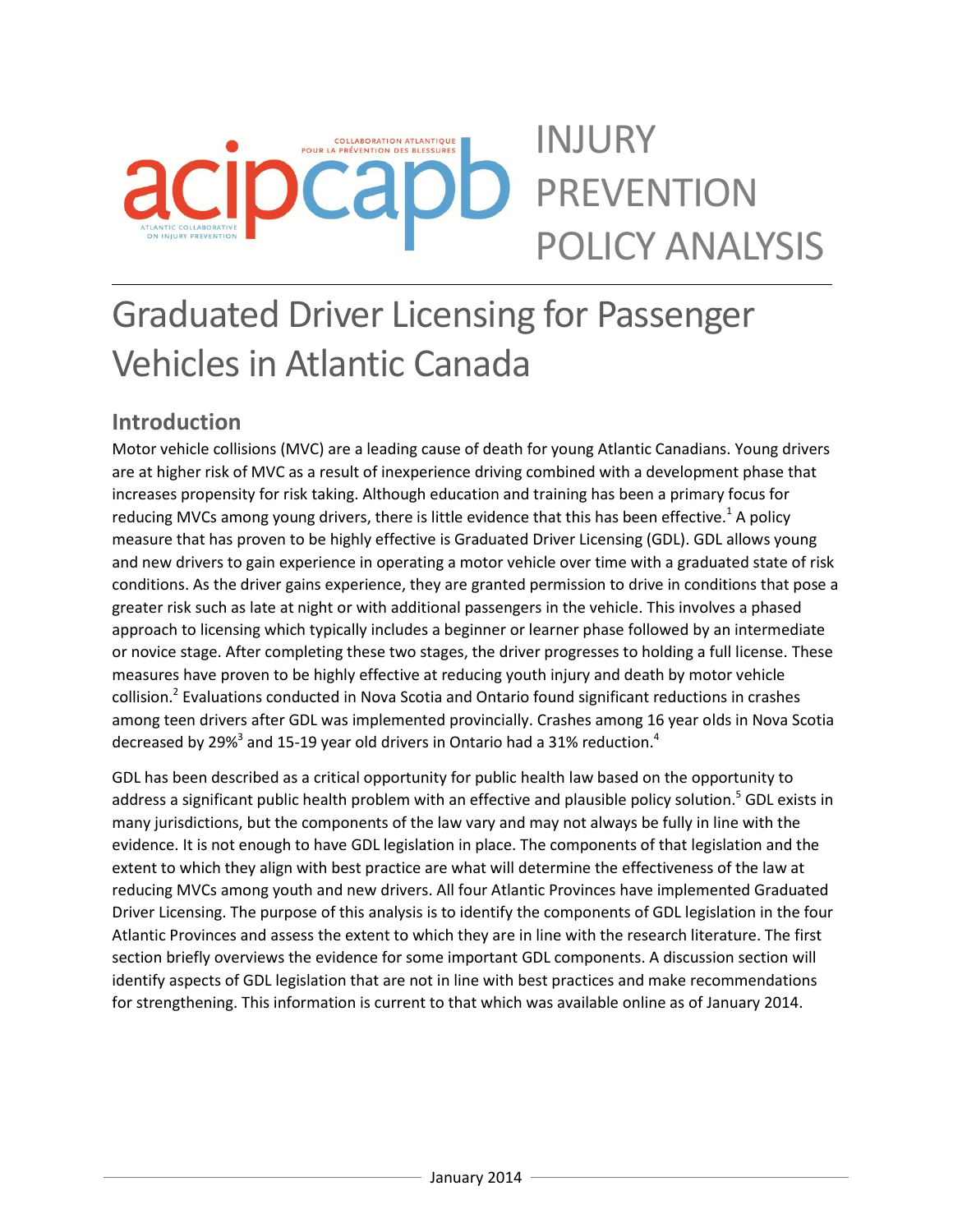# **Components of Graduated Driver Licensing**

This section of the analysis will provide a brief overview of the evidence regarding GDL and some of the essential components that enhance its effectiveness.

| <b>GDL Feature</b>                    | The Evidence                                                                                                                                                                                                                                                                                                                                                                                                                                                                                                                                                                                                                                                                                                                                                                                                                                                                                                                                                                                                                                                                                                                                                                                                                                                                                                                          |
|---------------------------------------|---------------------------------------------------------------------------------------------------------------------------------------------------------------------------------------------------------------------------------------------------------------------------------------------------------------------------------------------------------------------------------------------------------------------------------------------------------------------------------------------------------------------------------------------------------------------------------------------------------------------------------------------------------------------------------------------------------------------------------------------------------------------------------------------------------------------------------------------------------------------------------------------------------------------------------------------------------------------------------------------------------------------------------------------------------------------------------------------------------------------------------------------------------------------------------------------------------------------------------------------------------------------------------------------------------------------------------------|
| Minimum Age                           | Setting a minimum age at which an individual can apply for a beginner license is an<br>important component of GDL and licensing programs in general. Age limits allow<br>jurisdictions to set a standard at which individuals are likely to have developed physically<br>and cognitively to a point that they are capable of safely operating a motor vehicle. The<br>lowest recommended age for acquiring a beginners' license is 16 years. To move from the<br>beginner phase into the novice or intermediate phase it is recommended that a driver be<br>a minimum of 17 years. <sup>6</sup>                                                                                                                                                                                                                                                                                                                                                                                                                                                                                                                                                                                                                                                                                                                                       |
| Stages &<br>Length of Time            | As noted in the introduction, GDL involves a phased approach to licensing that includes a<br>beginner or learner stage followed by an intermediate or novice stage before a full license<br>can be obtained. As the driver progresses to each stage, they experience fewer<br>restrictions on where, when, and how they can drive. Research has documented that teen<br>driver safety is improved with longer time spent in the learner phase. <sup>7</sup> It is recommended<br>that the Learner Stage be a minimum of 12 months with no exceptions. It is<br>recommended that the Intermediate stage be a minimum of 12 months but ideally 24<br>months in length. <sup>8</sup>                                                                                                                                                                                                                                                                                                                                                                                                                                                                                                                                                                                                                                                     |
| Supervision &<br><b>Practice Time</b> | Beginner drivers should only be permitted to drive with a fully licensed supervisor in the<br>passenger seat. It is recommended that beginners log a minimum of 50 hours of<br>supervised driving with at least 10 of those hours at night and another 10 during winter<br>driving conditions. <sup>9</sup>                                                                                                                                                                                                                                                                                                                                                                                                                                                                                                                                                                                                                                                                                                                                                                                                                                                                                                                                                                                                                           |
| Passenger<br>Limits                   | Research has demonstrated that young drivers are more vulnerable to motor vehicle<br>collisions when other youth are present in the vehicle as passengers. As a result, many<br>GDL programs require that new drivers have no passengers in the vehicle other than a<br>supervisor who meets specific requirements. Some GDL programs allow for immediate<br>family to be passengers. The effect of passenger restrictions on fatality risk is substantial:<br>A meta-analysis found that jurisdictions with passenger restrictions in the intermediate<br>stage had a relative fatality risk among 16 year olds that was 88.5% lower than<br>jurisdictions without passenger restrictions. Furthermore, relative fatality risk also<br>increased when restrictions were lifted for immediate family members in the<br>intermediate stage. The Insurance Institute for Highway Safety in the US found that<br>allowing a driver age 15-17 years to have only one teen passenger reduced fatal crashes<br>by 7%. When no teen passengers were allowed, fatal crashes were reduced by 21%. <sup>10</sup><br>TIRF recommends that Learner drivers have no passengers other than a supervisor and<br>that Intermediate drivers only be allowed to have other teen passengers in the presence<br>of a supervisor in the first 6-12 months. |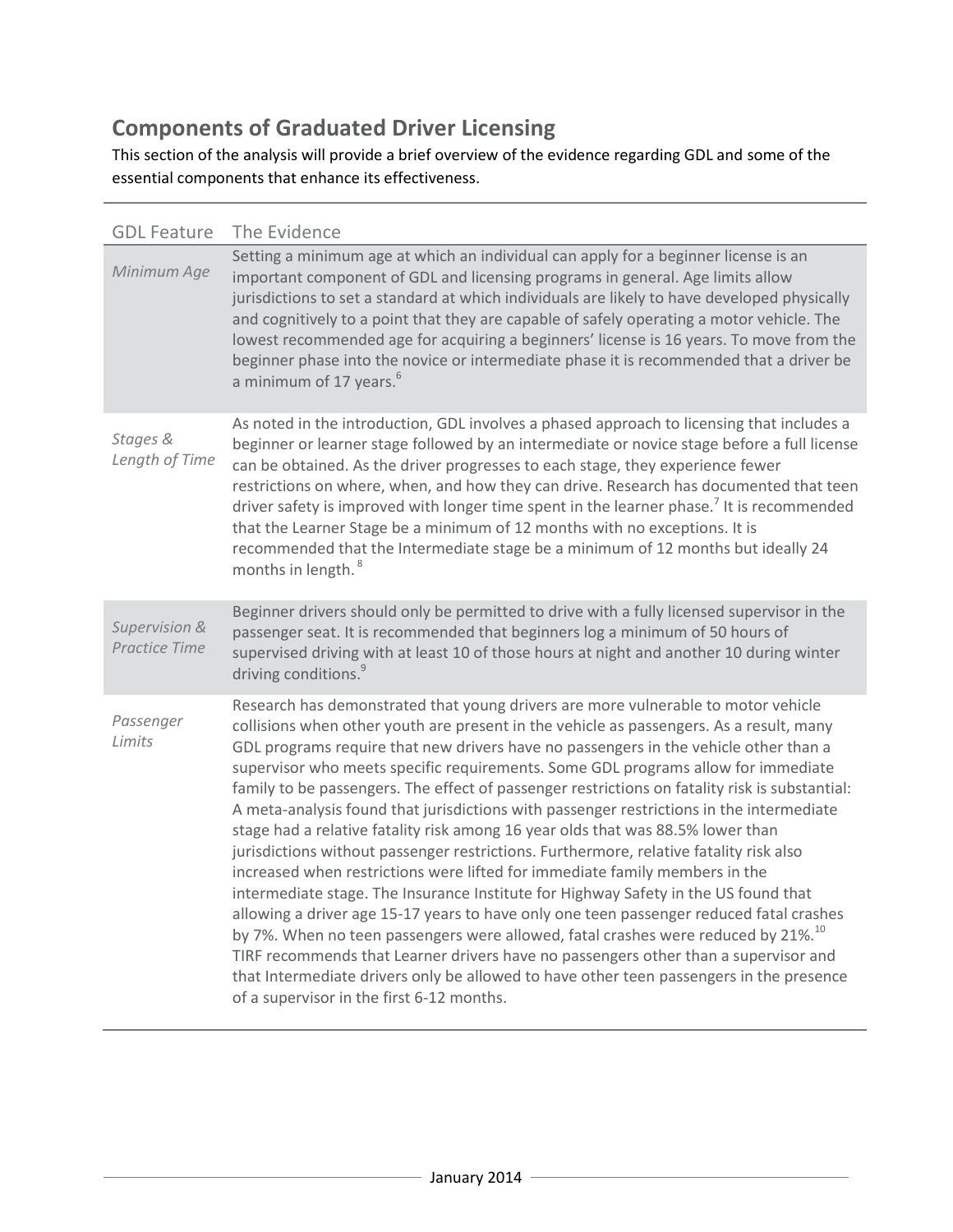### GDL Feature The Evidence

| Driving at<br>Night                                                               | Operating a motor vehicle at nighttime poses greater risk for collision than doing so<br>during daylight hours. Restrictions on nighttime driving are thus common components<br>of GDL programs although they vary substantially by jurisdiction. Although many<br>jurisdictions use midnight as the start point for their restriction, some US states have<br>enacted 8 pm and 9 pm start times. <sup>11</sup> This restriction often includes exemptions for<br>employment and education purposes. In their meta-analysis, TIRF found that the<br>number of hours which the restriction is in place in the Learner Stage along with the<br>presence of exemptions in the Intermediate Stage impact the relative fatality risk<br>among 19 year olds. For every 1 hour increase in the length of time, relative fatality<br>risk decreased by 11%. The presence of exemptions (e.g. for work) was found to<br>increase relative fatality risk. The Insurance Institute for Highway Safety in the US<br>found an 18% decrease in fatal teen driver crashes in states with a 9 pm start time<br>restricting nighttime driving. TIRF recommends that the full restriction extend from<br>midnight to 6 am in the Learner Phase. In the Intermediate Phase where drivers can<br>drive unsupervised, it is recommended that they not drive unsupervised between the<br>hours of 9 pm and 6 am. |
|-----------------------------------------------------------------------------------|--------------------------------------------------------------------------------------------------------------------------------------------------------------------------------------------------------------------------------------------------------------------------------------------------------------------------------------------------------------------------------------------------------------------------------------------------------------------------------------------------------------------------------------------------------------------------------------------------------------------------------------------------------------------------------------------------------------------------------------------------------------------------------------------------------------------------------------------------------------------------------------------------------------------------------------------------------------------------------------------------------------------------------------------------------------------------------------------------------------------------------------------------------------------------------------------------------------------------------------------------------------------------------------------------------------------------------------------------------------------------------------------|
| Driver<br><b>Education &amp;</b><br>Removal of<br><b>Time</b><br><b>Discounts</b> | Driver education programs are common in North America, growing in popularity as<br>insurance companies offer discounts for their completion and GDL programs allow for<br>discounts on the length of time spent in the learner phase. Evaluations of the<br>effectiveness of driver education at reducing fatal crashes have produced mixed<br>results. Some studies have found that youth who participate in driver education<br>programs have a higher risk of crash due to the fact that they are able to progress                                                                                                                                                                                                                                                                                                                                                                                                                                                                                                                                                                                                                                                                                                                                                                                                                                                                      |

through the GDL stages more quickly as a result of taking the course. This incentive allows for youth who voluntarily complete a driver education program to move from the Learner phase to the Intermediate phase in a shorter time period than their peers who did not take a course. These time discounts are common in Canadian GDL programs and have been found to be detrimental to young and new drivers. Four provinces (Nova Scotia, Quebec, Ontario, and British Columbia) have all reported higher crash rates among drivers who received the time discount because of driver education.<sup>12</sup> Driver education and training does provide an opportunity for new drivers to gain supervised experience and learn about the rules of the road. Experts strongly recommend that driver education be maintained as voluntary and not result in a time  $discount.<sup>13</sup>$ 

| Zero Blood<br>Alcohol | Requiring that new drivers have 0.0 blood alcohol content (BAC) is a best practice<br>component for GDL programs. Although the legal limit set in the Criminal Code is 0.08<br>BAC and many provinces have set administrative sanctions for 0.05-0.08 BAC, crash risk<br>has been found to increase at even lower levels. This combined with less experience<br>driving places new drivers at additional risk. It is also recommended that the<br>supervising passenger also maintain a 0.0 BAC. <sup>14</sup> |
|-----------------------|----------------------------------------------------------------------------------------------------------------------------------------------------------------------------------------------------------------------------------------------------------------------------------------------------------------------------------------------------------------------------------------------------------------------------------------------------------------------------------------------------------------|
| "L" or "N" Sign       | Although the display of Learner or Novice sign on a motor vehicle does not prevent<br>collisions in itself, it does enable law enforcement agencies to more easily identify<br>drivers who are licensed under GDL.                                                                                                                                                                                                                                                                                             |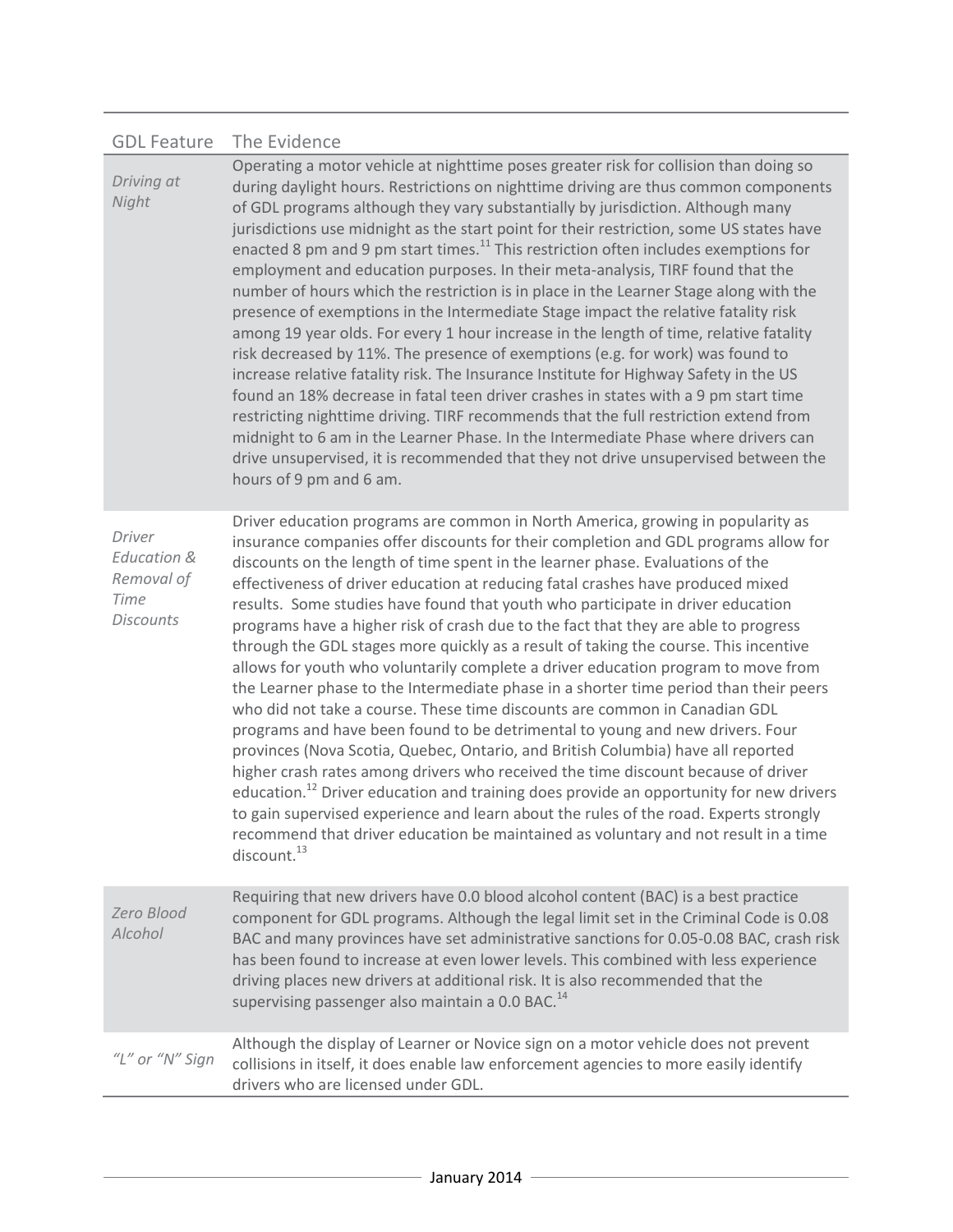## **GDL Comparison – Atlantic Provinces**

All Atlantic Canadian provinces have GDL for new drivers. In this section, the components described in the previous section will be examined for each Atlantic Province for both the Learner and Intermediate/Novice stages. Prince Edward Island is the only province with a third phase. It is important to note that in 2007 Nova Scotia passed amendments to the Motor Vehicle Act that strengthens the existing legislation. However, this legislation has never been proclaimed. The information below reflects what is currently in practice.

## **Learner/Beginner Stage**

#### *Minimum Age*

All four Atlantic Provinces require that new drivers be at minimum 16 years of age.

#### *Stages & Length of Time*

All provinces have a beginner/learner phase with entry and exit requirements along with numerous restrictions. The length of time in New Brunswick (NB), Newfoundland & Labrador (NL), and Prince Edward Island (PEI) for the learner stage is 12 months which is the minimum length recommended by TIRF. Nova Scotia's (NS) is the shortest at only 6 months and is under the recommended minimum. All offer time discounts for completed driver education courses which is inconsistent with best practice.

#### *Supervision & Practice Time*

All four provinces require that Learner/Beginner drivers be accompanied by a fully licensed supervisor in the front passenger seat at all times. NL requires that the supervisor have a BAC of 0.0 which is consistent with best practice. NB and NS set BAC limits of 0.08 and PEI's limit is 0.05. None of the Atlantic Provinces require that Learners log a specified number of supervised hours of driving time.

#### *Passenger Limit*

During the Learner phase, NB, NS, and NL restrict passengers to only the supervisory passenger who must meet certain requirements including holding a full drivers' license. PEI allows for the immediate family of the supervisory passenger to also be in the car which is not recommended. There are also exemptions for a driver instructor.

#### *Driving at Night*

Nighttime driving is restricted in some capacity in all four provinces. NB, NL and NS all prohibit Learner/Beginner drivers from driving between midnight and 5 am. PEI has the shortest nighttime restriction (1 am – 5 am) and only applies it to drivers under the age of 21.

#### *Driver Education & Time Discount*

Driver education is voluntary in the four Atlantic Provinces in the Learner Phase. However, NS requires a course to move from the Novice/Intermediate phase to full license. For those that complete a driver education course, time discounts are offered on the time spent in the Learner Phase. In NB and NL Learners may move into the Novice/Intermediate phase at 8 months instead of 12 months with course completion. In PEI, the driver may finish the Learner phase in 275 days (approximately 9 months instead of 12). NS has the shortest Learner phase and allows drivers to finish at 3 months instead of 6 months if a course is completed.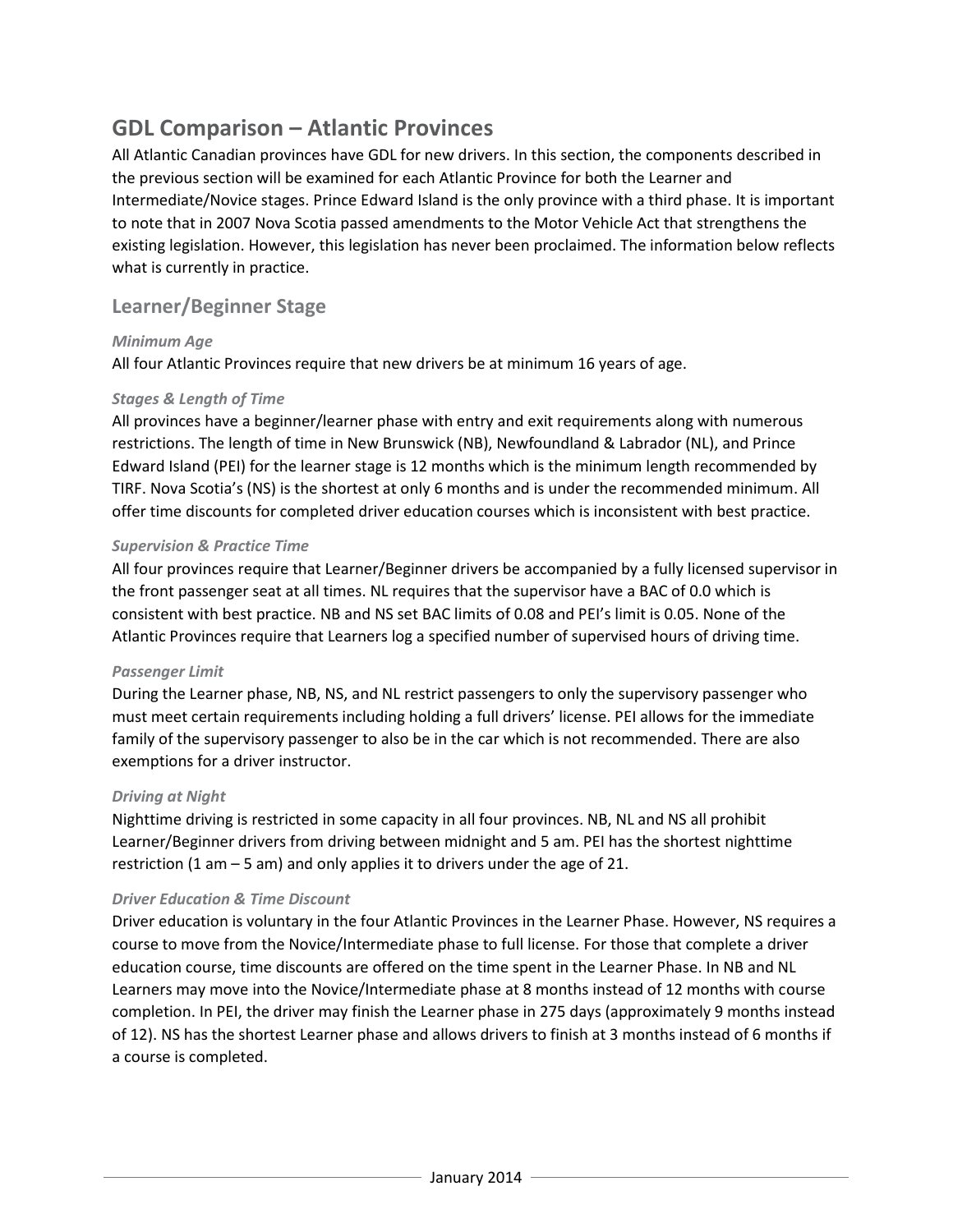#### *Zero Blood Alcohol Content*

All provinces require that drivers in the Learner phase maintain a 0.0 BAC while operating a motor vehicle which is consistent with best practice. However in NB this only applies to drivers under the age of 21. In NL 0.0 BAC is also required of the supervisory passenger during the Learner phase. PEI requires that the supervisor have a BAC that does not exceed 0.05 while in NB and NS it is 0.08.

#### *Sign on Vehicle*

NL and PEI require that Learner drivers place a specific decal or sticker on any motor vehicle they are driving. NB and NS have no such requirements.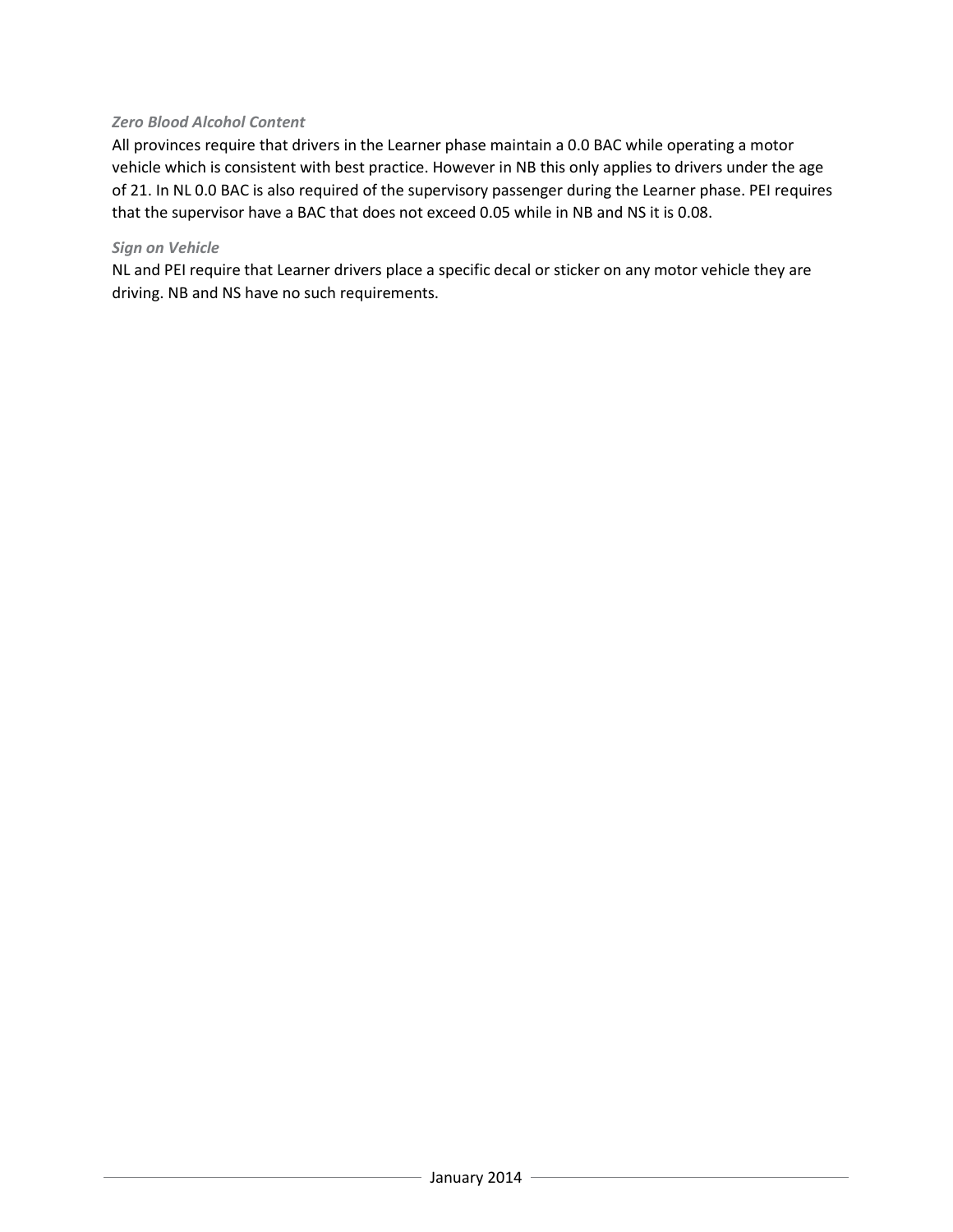**Recommended Improvements to the Learner/Beginner Stage by Province** The following recommendations are proposed for each province to strengthen the Learner/Beginner stage of their existing GDL legislation in order to remain consistent with the research literature and reduce motor vehicle collisions among new drivers. NL's GDL legislation and requirements for the Learner Stage were most in line with the evidence with some important exceptions. NB, NS, and PEI each have numerous steps they can take to strengthen their GDL requirements in the Learner stage.

| Province                   | Recommendations                                                                                                                                                                                                                                                                                                                                                                                                                                                                                                                                                                                                                                                                                                  |
|----------------------------|------------------------------------------------------------------------------------------------------------------------------------------------------------------------------------------------------------------------------------------------------------------------------------------------------------------------------------------------------------------------------------------------------------------------------------------------------------------------------------------------------------------------------------------------------------------------------------------------------------------------------------------------------------------------------------------------------------------|
| <b>New Brunswick</b>       | Eliminate the option to reduce the time spent in the Learner phase with a<br>driver education course so that the time spent in this phase is one full year.<br>Extend the 0.0 BAC requirement to all new drivers - not just those under 21.<br>$\bullet$<br>Require that supervisory passengers for Learner drivers maintain a 0.0 BAC<br>$\bullet$<br>while in the supervisory role.<br>Require a minimum number of supervised driving hours as specified in the<br>$\bullet$<br>literature.<br>Extend the nighttime driving restriction to 6 am.<br>$\bullet$<br>Require new drivers to display a decal on any vehicle they are operating.<br>$\bullet$                                                        |
| Newfoundland<br>& Labrador | Eliminate the option to reduce the time spent in the Learner phase with a<br>$\bullet$<br>driver education course so that the time spent in this phase is one full year.<br>Require a minimum number of supervised driving hours as specified in the<br>$\bullet$<br>literature.<br>Extend the nighttime driving restriction to 6 am.<br>$\bullet$                                                                                                                                                                                                                                                                                                                                                               |
| Nova Scotia                | Extend the length of time required for a driver to spend in the Learner phase<br>$\bullet$<br>from 6 months to a minimum of 1 year.<br>Eliminate the option to reduce the time spent in the Learner phase with a<br>$\bullet$<br>driver education course so that the time spent in this phase is one full year.<br>Require a minimum number of supervised driving hours as specified in the<br>$\bullet$<br>literature.<br>Require that supervisory passengers for Learner drivers maintain a 0.0 BAC<br>$\bullet$<br>while in the supervisory role.<br>Extend the nighttime driving restriction to 6 am.<br>$\bullet$<br>Require new drivers to display a decal on any vehicle they are operating.<br>$\bullet$ |
| Prince Edward<br>Island    | Eliminate the option to reduce the time spent in the Learner phase with a<br>$\bullet$<br>driver education course so that the time spent in this phase is one full year.<br>Require that supervisory passengers for Learner drivers maintain a 0.0 BAC<br>$\bullet$<br>while in the supervisory role.<br>Restrict the permitted passengers to one supervisor only and remove the<br>$\bullet$<br>allowance for immediate family.<br>Strengthen the nighttime driving restriction by changing the restricted period<br>to midnight-6 am and applying it to all beginner drivers regardless of age.<br>Require a minimum number of supervised driving hours as specified in the<br>$\bullet$<br>literature.        |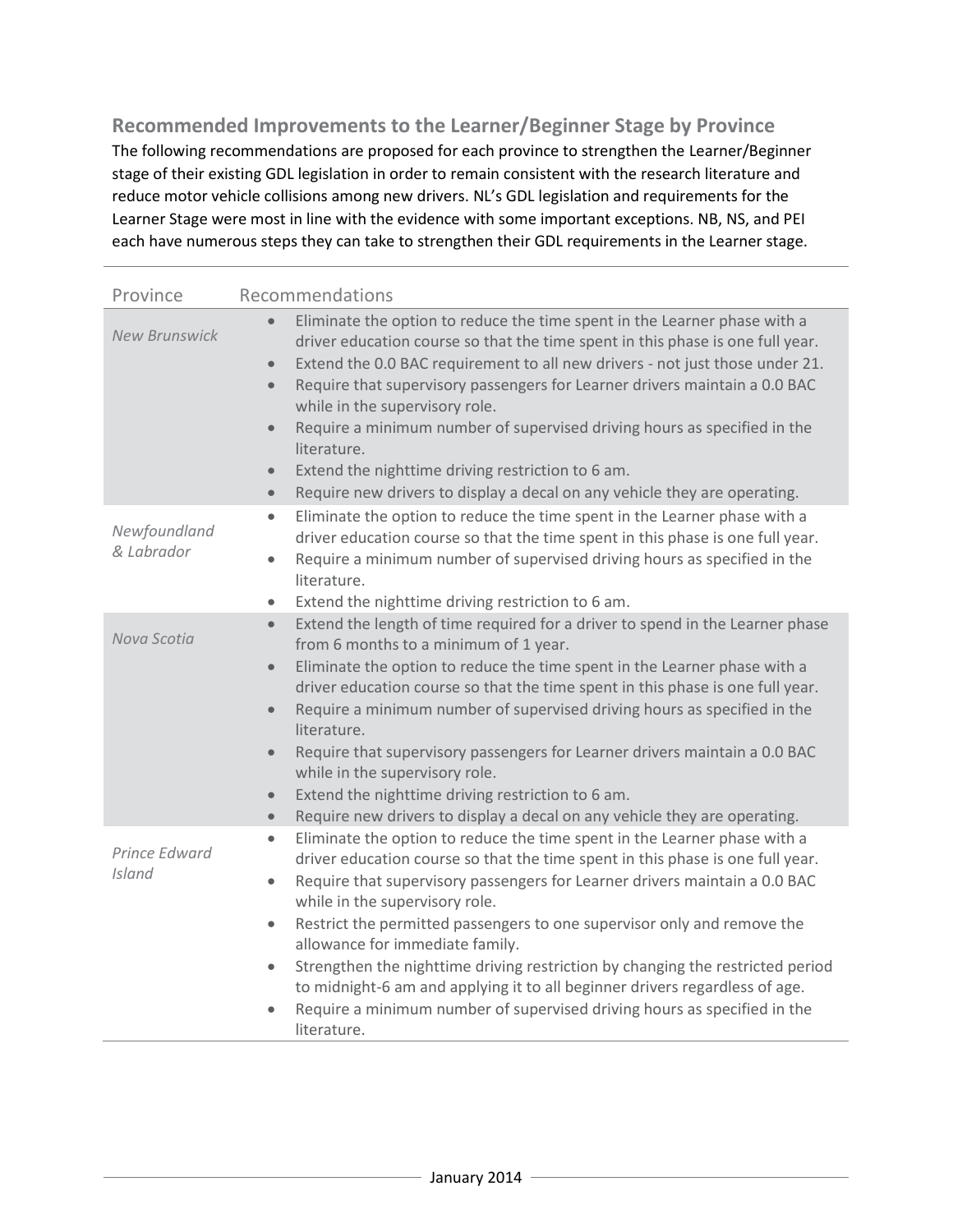## **Intermediate/Novice Stage**

#### *Minimum Age*

The minimum age at which a driver can enter the Intermediate/Novice stage is set by the required length of time spent in the Learner stage. See information and recommendations in the Learner section.

#### *Stages & Length of Time*

All provinces have an Intermediate/Novice stage with entry and exit requirements along with restrictions on drivers. NL, NB, and PEI require the driver to remain in this stage for 12 months which is the minimum recommended length. If a Learner driver in NB takes driver education and moves into the Novice stage early they will be required to spend 16 months in Novice instead of 12 months. In NS the stage is 24 months in length. PEI does have a third stage that the other provinces do not have which requires an additional year of GDL related restrictions.

#### *Passenger Limit*

Other than the nighttime restrictions (see below), passengers are only limited by the number of seatbelts in NL, NB, and NS in the Intermediate/Novice Stage. PEI allows for one non-family member passenger and requires that all other members be immediate family of the driver.

#### *Driving at Night*

During the Intermediate/Novice stage, NL and NS do not allow driving between midnight and 5 am although it is allowed if the driver is accompanied by a supervisor that meets specific requirements. Both provinces will provide exemptions for work purposes. PEI and NB have similar nighttime restrictions requiring a supervisor but only apply them to those under the age of 21. As in the Learner stage, PEI's restriction is shorter than the other provinces and starts at 1 am instead of midnight.

#### *Driver Education & Time Discounts*

NS is the only Atlantic Province that requires a driver education course to complete the Intermediate/Novice stage and move to a full license. NL, NB, and PEI cite driver education as voluntary which is what is recommended in the literature given the lack of evidence for its effectiveness.

#### *Zero Blood Alcohol Content*

All provinces require that drivers in the Intermediate/Novice phase maintain a 0.0 BAC while operating a motor vehicle which is consistent with best practice. However in NB this only applies to drivers under the age of 21. For supervising passengers who accompany drivers which are required for night driving in NL, PE, and NB a 0.0 BAC is required in NL only.

#### *Sign on Vehicle*

PEI is the only Atlantic Province that requires a decal on the vehicle of a driver in the Intermediate/Novice stage.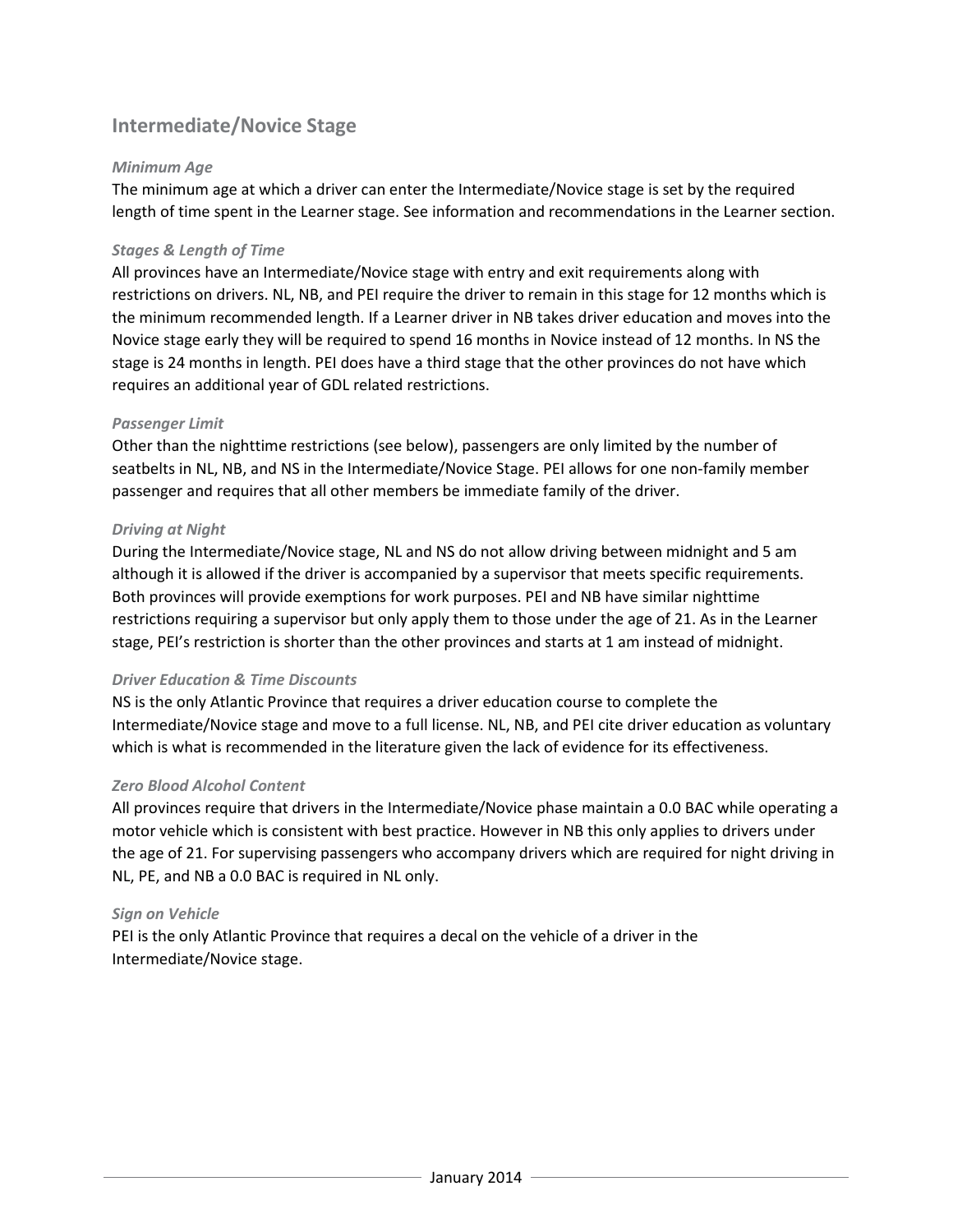## **Recommended Improvements to the Intermediate/Novice Stage by Province**

The following recommendations are proposed for each province to strengthen the Intermediate/Driver stage of their existing GDL legislation in order to remain consistent with the research literature and reduce motor vehicle collisions among new and young drivers.

| Province                   | Recommendations                                                                                                                                                                                                                                                                                                                                                                                                                                                                                                                                              |
|----------------------------|--------------------------------------------------------------------------------------------------------------------------------------------------------------------------------------------------------------------------------------------------------------------------------------------------------------------------------------------------------------------------------------------------------------------------------------------------------------------------------------------------------------------------------------------------------------|
| <b>New Brunswick</b>       | Extend the amount of time that new drivers spend in the Intermediate/Novice<br>$\bullet$<br>stage to 24 months.<br>Restrict teenage passengers for unsupervised teen drivers in this stage.<br>$\bullet$<br>Extend the nighttime driving restriction so that supervision is required<br>$\bullet$<br>between the hours of 9 pm and 6 am with specific exemptions allowed.<br>Require the supervisor passenger for night driving to have a 0.0 BAC.<br>$\bullet$<br>Require novice drivers to display a decal on any vehicle they are operating.<br>$\bullet$ |
| Newfoundland<br>& Labrador | Extend the amount of time that new drivers spend in the Intermediate/Novice<br>$\bullet$<br>stage to 24 months.<br>Restrict teen passengers for unsupervised teen drivers in this stage.<br>Extend the nighttime driving restriction so that supervision is required<br>$\bullet$<br>between the hours of 9 pm and 6 am with specific exemptions allowed.<br>Require novice drivers to display a decal on any vehicle they are operating.<br>$\bullet$                                                                                                       |
| Nova Scotia                | Restrict teenage passengers for unsupervised teen drivers in this stage.<br>Extend the nighttime driving restriction so that supervision is required<br>between the hours of 9 pm and 6 am with specific exemptions allowed.<br>Require the supervisor passenger for night driving to have a 0.0 BAC.<br>$\bullet$<br>Require novice drivers to display a decal on any vehicle they are operating.<br>$\bullet$                                                                                                                                              |
| Prince Edward<br>Island    | Extend the nighttime driving restriction so that supervision is required<br>$\bullet$<br>between the hours of 9 pm and 6 am with specific exemptions allowed.<br>Restrict teenage passengers for unsupervised teen drivers in this stage.<br>$\bullet$<br>Require the supervisor passenger for night driving to have a 0.0 BAC.<br>$\bullet$                                                                                                                                                                                                                 |

## **Conclusion**

The four Atlantic Provinces have taken important steps to reducing motor vehicle collisions (MVCs) by implementing Graduated Driver Licensing (GDL) legislation. Despite this success, current GDL legislation does not fully align with best practice. While each province varies in terms of its alignment, it is noteworthy that all four provinces offer a discount on the time spent in the Learner stage if the new driver has completed a driver education course. This has been widely disproven as a safe and effective strategy for reducing MVC fatalities and has been shown to result in increased MVCs. Addressing this discrepancy along with others would significantly strengthen GDL legislation in each of the provinces and contribute to safer roads for all Atlantic Canadians.